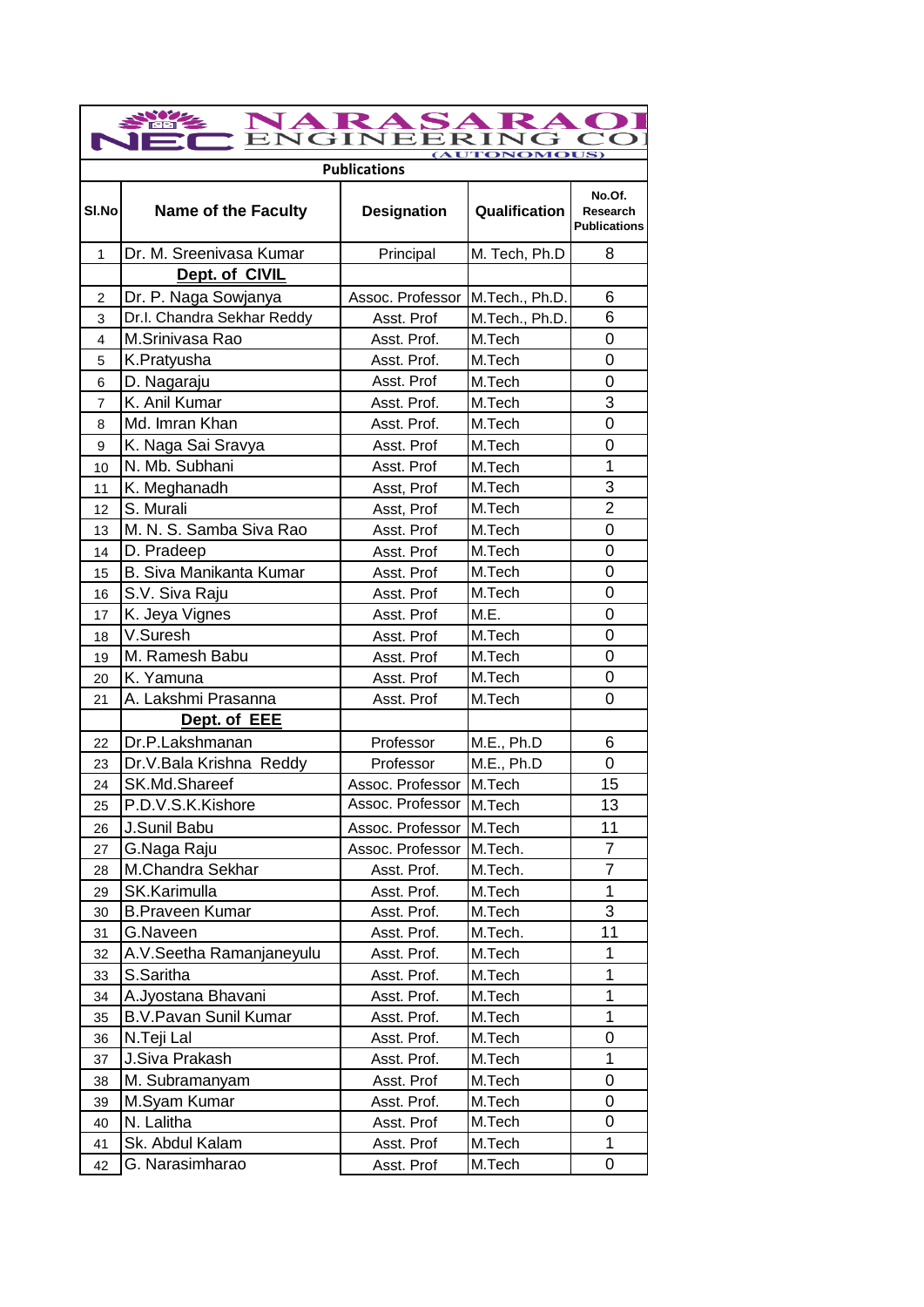| 43       | P. Bramaramba Vathi       | Asst. Prof                | M.Tech        | 0                |
|----------|---------------------------|---------------------------|---------------|------------------|
| 44       | P. Naganjaneyulu          | Asst. Prof                | M.Tech        | 0                |
|          | Dept. of Mechanical Engg. |                           |               |                  |
| 45       | Dr. D. Suneel             | Professor&Dean            | M. Tech, Ph.D | 21               |
| 46       | Dr. B. Venkata Siva       | Professor                 | M. Tech, Ph.D | 19               |
| 47       | Dr. D. Jagadish           | Professor                 | M. Tech, Ph.D | 21               |
| 48       | Dr. B. Ravi Naik          | Professor                 | M.E., Ph.D    | $\boldsymbol{0}$ |
| 49       | Dr. M. Ramakotaiah        | Professor                 | M.Tech., Ph.D | 0                |
| 50       | T.V. Rao                  | Professor                 | M. Tech, Ph.D | 0                |
| 51       | Dr. M. Naveen Kumar       | Assoc. Professor          | M.Tech., Ph.D | 0                |
| 52       | Dr. S. Jaya Krishna       | Assoc. Professor          | M.Tech., Ph.D | 0                |
| 53       | Dr. T. R. Santhosh kumar  | Assoc. Professor          | M.Tech., Ph.D | 0                |
| 54       | Dr. P. Suresh Babu        | Assoc. Professor          | M.E., Ph.d.   | 19               |
| 55       | M. Venkaiah               | Assoc. Professor          | M.Tech.,      | 1                |
| 56       | P.Srinivasa Rao           | Assoc. Professor          | M.Tech.       | 0                |
| 57       | Ch.Sekhar                 | Assoc. Professor   M.Tech |               | 4                |
| 58       | K.Kiran Chand             | Assoc. Professor          | M.Tech        | 1                |
| 59       | P. Sravani                | Asst. Prof.               | M.Tech        | 4                |
| 60       | N. Vijaya Sekhar          | Asst. Prof                | M.Tech        | $\mathbf 1$      |
| 61       | G.Bhargav                 | Asst. Prof.               | M.Tech.       | 0                |
| 62       | <b>T.Ashok Kumar</b>      | Asst. Prof.               | M.Tech        | 0                |
| 63       | <b>B. Rajiv Kumar</b>     | Asst. Prof                | M.Tech        | 0                |
| 64       | R.Chinna Rao              | Asst. Prof.               | M.Tech        | 0                |
| 65       | P. Venkata Krishna        | Asst. Prof.               | M.Tech        | 0                |
| 66       | P. Kiran Kumar            | Asst. Prof.               | M.Tech        | 0                |
| 67       | M. Venkanna Babu          | Asst. Prof                | M.Tech        | 6                |
| 68       | K. John Babu              | Asst. Prof                | M.Tech        | 1                |
| 69       | P. Narasaiah              | Asst. Prof                | M.Tech        | 0                |
| 70       | K. Goverdhan Reddy        | Asst. Prof                | M.Tech        | 0                |
| 71       | E. Saidulu                | Asst. Prof                | M.Tech        | 0                |
| 72       | Sk. Bajan                 | Asst. Prof                | M.Tech        | 1                |
| 73       | Sk. Nagul Meeravali       | Asst, Prof                | M.Tech        | 1                |
| 74       | B. Rambabu                | Asst, Prof                | M.Tech        | 0                |
| 75       | M. Srinivasarao           | Asst. Prof                | M.Tech        | 0                |
| 76       | Y. Suvarna Kumar          | Asst. Prof                | M.Tech        | 0                |
| 77       | A. Pavan Kumar            | Asst. Prof.               | M.Tech        | 0                |
| 78       | D. Raghavendra            | Asst. Prof                | M.Tech        | 1                |
|          | Dept. of ECE              |                           |               |                  |
| 79       | Dr. V. Venkata Rao        | Professor                 | M.E., Ph.D    | 80               |
| 80       | Dr. K. Srinivasa Ravi     | Professor                 | M.Sc., Ph.D.  | 28               |
| 81       | Dr. Sk. Sd. Basha         | Professor                 | M.E., Ph.D.   | 0                |
| 82       | Dr. G. Lakshmi Narayana   | Professor                 | M.Tech., Ph.D | 0                |
| 83       | Dr. T. Santhi             | Professor                 | M.E., Ph.D.   | 0                |
|          | Dr. R. Siva Kumar         | Professor                 | M.Tech., Ph.D | 0                |
| 84<br>85 | Dr. T. Ravi Chandra Babu  | Professor                 | M.Tech., Ph.D | 0                |
|          | Dr. D. Subba Rao          | Professor                 | M.Tech., Ph.D | 24               |
| 86       | Dr. K. Laxma Reddy        | Professor                 | M.Tech., Ph.D | 0                |
| 87       | Dr. N. Veda Kumar         | Professor                 | M.Tech., Ph.D | 0                |
| 88<br>89 | Dr. K. Raju               | Professor                 | M.Tech., Ph.D | 25               |
|          | Dr. B. Raghavaiah         | Professor                 | M.Tech., Ph.D | 18               |
| 90       | Dr. Amit Gupta            | Professor                 | M.E., Ph.D.   | 38               |
| 91       |                           |                           |               |                  |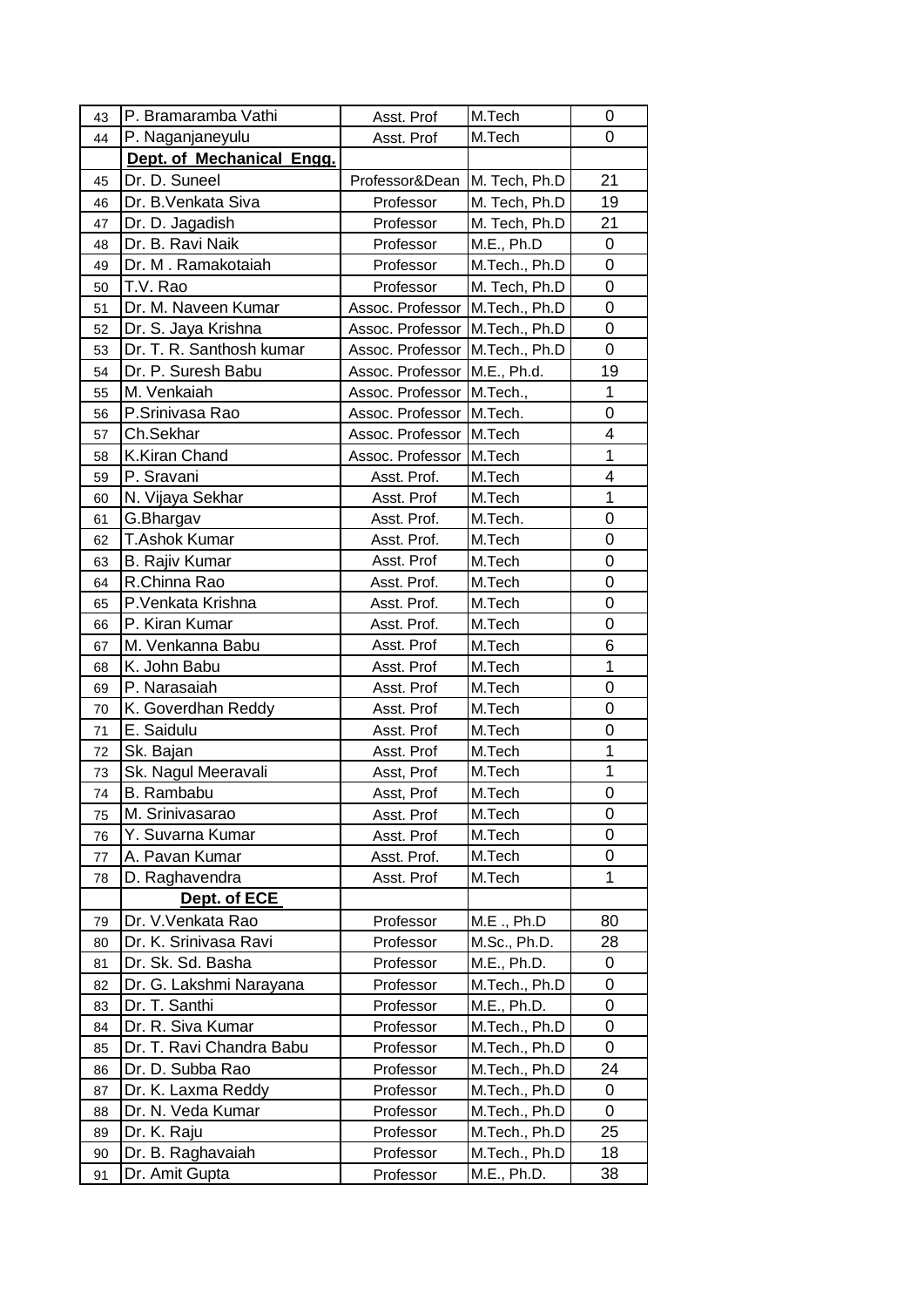| 92  | Dr. J.V.K.Ratnam            | Assoc. Professor   M.E., Ph.D     |                | 20                       |
|-----|-----------------------------|-----------------------------------|----------------|--------------------------|
| 93  | Dr. A.V. Nageswara Rao      | Assoc. Professor M.Tech., Ph.D    |                | 29                       |
| 94  | Dr. Sk. Bajidvali           | Assoc. Professor   M.Tech., Ph.D. |                | 26                       |
| 95  | P.S.S.Chakravarthi          | Assoc. Professor M.Tech.          |                | 10                       |
| 96  | J.Narasimha Rao             | Assoc. Professor M.Tech.          |                | 12                       |
| 97  | N.Sayedu Khasim             | Assoc. Professor M.Tech           |                | 23                       |
| 98  | N.Srinivasa Rao             | Assoc. Professor M.Tech.          |                | 5                        |
| 99  | P.Bhagya Raju               | Assoc. Professor M.Tech.          |                | $6\phantom{1}$           |
| 100 | Dr. R. Sambasiva Naik       | Asst. Prof                        | M.Tech., Ph.D. | 50                       |
| 101 | <b>B.</b> Suneetha          | Asst. Prof.                       | M.Tech,        | 13                       |
| 102 | M. Srinivasa Rao            | Asst. Prof.                       | M.Tech.        | 3                        |
| 103 | V.Naveen Raja               | Asst. Prof.                       | M.Tech         | $\overline{3}$           |
| 104 | E. Narendra                 | Asst. Prof                        | M.Tech         | 1                        |
| 105 | Sk. Zuber Basha             | Asst. Prof.                       | M.Tech.        | 3                        |
| 106 | A.Raveendra Babu            | Asst. Prof.                       | M.Tech         | 5                        |
| 107 | T.Indira                    | Asst. Prof.                       | M.Tech         | 7                        |
| 108 | K.Sheela                    | Asst. Prof.                       | M.Tech         | 0                        |
| 109 | G.Bhavani                   | Asst. Prof.                       | M.Tech         | 0                        |
| 110 | <b>Shaik Mohammed Umar</b>  | Asst. Prof.                       | M.Tech         | 0                        |
| 111 | N.Narayana                  | Asst. Prof.                       | M.Tech         | 0                        |
| 112 | N.Rajeev Reddy              | Asst. Prof.                       | M.Tech.        | 6                        |
| 113 | CH. Karthik                 | Asst. Prof                        | M.Tech         | 4                        |
| 114 | A. Venkata Siva             | Asst. Prof.                       | M.Tech.        | $\mathbf 0$              |
| 115 | N. Dasaradh                 | Asst. Prof                        | M.Tech         | 0                        |
| 116 | A. Kanchana                 | Asst. Prof                        | M.Tech         | 0                        |
| 117 | J. Pallavi                  | Asst. Prof                        | M.Tech         | 1                        |
| 118 | G. S. Joe victor            | Asst. Prof                        | M.Tech         | $\mathbf 1$              |
| 119 | Sk. Arifa Begam             | Asst. Prof                        | M.Tech         | $\mathbf 1$              |
| 120 | Ch. Adi Babu                | Asst. Prof                        | M.Tech         | 4                        |
| 121 | J. Sravanthi                | Asst. Prof                        | M.Tech         | $\mathbf{1}$             |
| 122 | K. Sivakumari               | Asst. Prof                        | M.Tech         | $\mathbf{1}$             |
| 123 | B. Srinivasarao             | Asst. Prof                        | M.Tech         | 11                       |
| 124 | D. Sai Chandrika            | Asst. Prof                        | M.Tech         | 0                        |
| 125 | R. Naraiah                  | Asst, Prof                        | M.Tech         | 17                       |
| 126 | Sk. Asifa                   | Asst, Prof                        | M.Tech         | 1                        |
| 127 | M. Suneel Raja              | Asst, Prof                        | M.Tech         | 3                        |
| 128 | Sk. Md Gouse                | Asst. Prof                        | M.Tech         | 3                        |
| 129 | Sk. Masthan Shareef         | Asst. Prof                        | M.Tech         | $\overline{\mathcal{A}}$ |
| 130 | <b>B. Siva Nageswararao</b> | Asst. Prof                        | M.Tech         | 5                        |
| 131 | M. Hari Haranadha Sastry    | Asst. Prof                        | M.Tech         | 6                        |
| 132 | G. Rajavali                 | Asst. Prof                        | M.Tech         | 9                        |
| 133 | G. Sambasiva Rao            | Asst. Prof                        | M.Tech         | 7                        |
|     | Dept. of C.S.E              |                                   |                |                          |
| 134 | Dr.S.N.Tirumala Rao         | Professor                         | M.Tech., Ph.D. | 21                       |
| 135 | Dr.B.Jhansi Vazram          | Professor                         | M.Tech., Ph.D. | 5                        |
| 136 | Dr. S.V.N. Srinivasu        | Professor                         | M.Tech., Ph.D. | 47                       |
| 137 | Dr. M. Bala Raju            | Professor                         | M.Tech., Ph.D. | $\mathbf 1$              |
| 138 | Dr. P. Srinivasa Murthy     | Professor                         | M.E., Ph.D.    | $\overline{2}$           |
| 139 | Dr. K. Sai Anusha           | Professor                         | M.E., Ph.D.    | $\mathbf{1}$             |
| 140 | Dr. G. Syam Prasad          | Professor                         | M.Tech., Ph.D. | 35                       |
| 141 | Dr. T.V. Sai Krishna        | Professor                         | M.Tech., Ph.D. | $\overline{2}$           |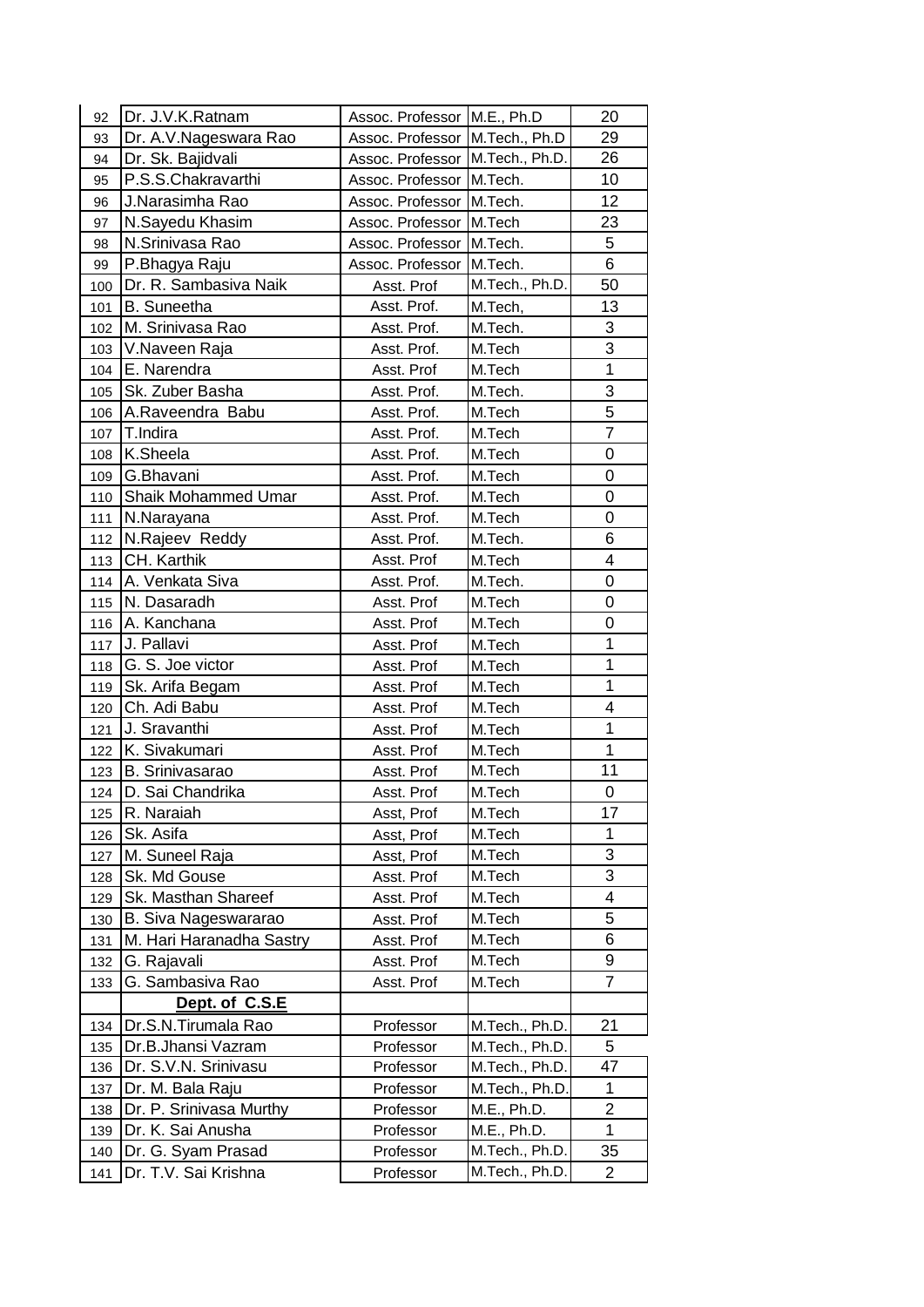| 142 | Dr. K. Lakshminadh       | Professor                       | M.Tech., Ph.D. | 10             |
|-----|--------------------------|---------------------------------|----------------|----------------|
| 143 | Dr. S.Siva Nageswara Rao | Professor                       | M.Tech., Ph.D. | 9              |
| 144 | Dr. G.L.N.Jayapradha     | Professor                       | M.Tech., Ph.D. | 5              |
| 145 | Dr. K.S.M.V. Kumar       | Professor                       | M.Tech., Ph.D  | 0              |
| 146 | V. Mahesh Babu           | Professor                       | M.Tech.        | 0              |
| 147 | Dr. M. Venkata Reddy     | Assoc. Professor M.Tech., Ph.D. |                | 10             |
| 148 | Dr. Somaraju Mouli       | Assoc. Professor                | M.Tech., Ph.D. | 0              |
| 149 | M. Sireesha              | Assoc. Professor                | M.Tech.        | 9              |
| 150 | K. Gnanendra             | Assoc. Professor                | M.Tech.        | 3              |
| 151 | Sd. Rizwana              | Asst. Prof.                     | M.Tech.        | $\overline{2}$ |
| 152 | P. Swathi                | Asst. Prof.                     | M.Tech.        | 0              |
| 153 | Sk. Subhani              | Asst. Prof.                     | M.Tech.        | 0              |
| 154 | Sk. Khaja Mohiddin Basha | Asst. Prof.                     | M.Tech.        | 0              |
| 155 | Ch. Lakshmi Tulasi       | Asst. Prof.                     | M.Tech         | 0              |
| 156 | O. Aruna                 | Asst. Prof.                     | M.Tech.        | 5              |
| 157 | S. Deva Raju             | Asst. Prof.                     | M.Tech.        | 0              |
| 158 | SK. Gousya Pyari         | Asst. Prof.                     | M.Tech.        | 0              |
| 159 | K. Rambabu               | Asst. Prof.                     | M.Tech         | 0              |
| 160 | G. Lakshminarayana       | Asst. Prof.                     | M.Tech         | $\mathbf 0$    |
| 161 | Sk. Rafi                 | Asst. Prof.                     | M.Tech         | 0              |
| 162 | M. Satyam Reddy          | Asst. Prof.                     | M.Tech         | 0              |
| 163 | K V.Narasimha Reddy      | Asst. Prof.                     | M.Tech         | 1              |
| 164 | D. Raju                  | Asst. Prof.                     | M.Tech         | 0              |
| 165 | K. Shishir               | Asst. Prof.                     | M.Tech         | 0              |
| 166 | P. Rama Devi             | Asst. Prof                      | M.Tech         | 0              |
| 167 | O. Sambasivarao          | Asst. Prof                      | M.Tech         | 0              |
| 168 | K. Ramani                | Asst. Prof                      | M.Tech         | 0              |
| 169 | U. Vijay Kumar           | Asst. Prof                      | M.Tech         | 0              |
| 170 | Ch. Anil                 | Asst. Prof                      | M.Tech         | 0              |
| 171 | N. Anantha Rami Reddy    | Asst. Prof                      | M.Tech         | 0              |
| 172 | K. Arun                  | Asst. Prof                      | M.Tech         | $\overline{2}$ |
| 173 | Sk. Sameerunnisa         | Asst. Prof                      | M.Tech         | 0              |
| 174 | A. Thanuja               | Asst. Prof                      | M.Tech         | 0              |
| 175 | B. Siva Kanaka Raju      | Asst. Prof                      | M.Tech         | 0              |
| 176 | K. V. Pavan Kumar        | Asst. Prof                      | M.Tech         | 0              |
| 177 | R. Dilip Kumar           | Asst. Prof                      | M.Tech         | 0              |
| 178 | T. Venkata Manohar       | Asst. Prof                      | M.Tech         | 0              |
| 179 | <b>B. Rama Krishna</b>   | Asst. Prof.                     | M.Tech         | 0              |
| 180 | G. Venkateswararao       | Asst. Prof.                     | M.Tech         | 0              |
| 181 | Y. Chandana              | Asst. Prof.                     | M.Tech         | 0              |
| 182 | M. Ramakrishna Reddy     | Asst. Prof.                     | M.Tech         | 0              |
| 183 | D. Srinivasarao          | Asst. Prof.                     | M.Tech         | 0              |
| 184 | G. Srinadh               | Asst. Prof.                     | M.Tech         | 0              |
| 185 | A. Janardhana Rao        | Asst. Prof                      | M.Tech         | 0              |
| 186 | K. Jayaprakash           | Asst. Prof                      | M.Tech         | 0              |
| 187 | D. Venkata Reddy         | Asst. Prof                      | M.Tech         | 0              |
| 188 | R. Sowjanya              | Asst. Prof                      | M.Tech         | 0              |
|     | Dept. of CSE (AI)        |                                 |                |                |
| 189 | <b>B. Sathish Kumar</b>  | Asst. Prof.                     | M.Tech         | 0              |
| 190 | R. Saritha               | Asst. Prof                      | M.Tech         | 0              |
| 191 | M. Nandini               | Asst. Prof                      | M.Tech         | 0              |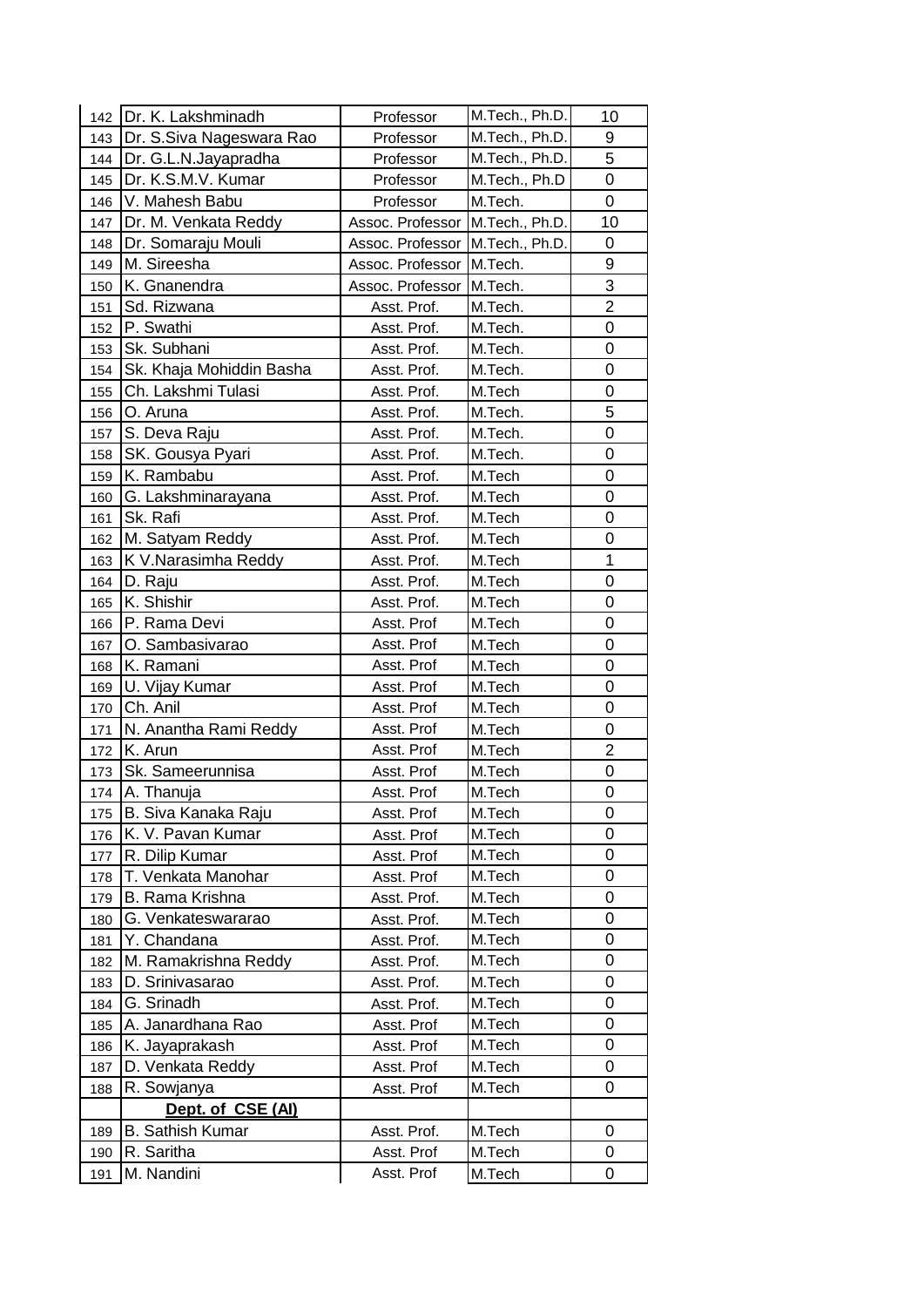| 192 | K. Ashok                  | Asst. Prof                    | M.Tech                 | 0                       |
|-----|---------------------------|-------------------------------|------------------------|-------------------------|
|     | Dept. of I.T.             |                               |                        |                         |
| 193 | K.Hajarathaiah            | Assoc. Professor              | M.Tech                 | $\mathbf{1}$            |
| 194 | M.Syam Kumar              | Assoc. Professor              | M.Tech                 | 0                       |
| 195 | S. Chaitanya Bharathi     | Asst. Prof                    | M.Tech                 | 0                       |
| 196 | K.V. Srinivas             | Asst. Prof                    | M.Tech                 | 0                       |
| 197 | B. Monika                 | Asst. Prof                    | M.Tech                 | 0                       |
| 198 | R. Kartheek               | Asst. Prof                    | M.Tech                 | 0                       |
| 199 | Sk. Mohammed Jany         | Asst. Prof                    | M.Tech                 | 0                       |
| 200 | P. Ramesh Babu            | Asst. Prof                    | M.Tech                 | $\overline{2}$          |
|     | Dept. of MCA              |                               |                        |                         |
| 201 | Y. Suhasini               | Professor                     | M.C.A                  | $\mathbf 0$             |
| 202 | M.Mamatha                 | Assoc. Professor              | M.C.A                  | 1                       |
| 203 | G.Samba Siva Rao          | Asst. Prof.                   | M.C.A                  | 1                       |
| 204 | P. Revathi                | Asst. Prof.                   | M.C.A                  | 0                       |
| 205 | Sk. Akbar Saleem          | Asst. Prof.                   | M.C.A                  | 0                       |
| 206 | M. Sai Yaswanth           | Asst. Prof.                   | M.C.A                  | 0                       |
| 207 | T. Venkatarao             | Asst. Prof                    | <b>MCA</b>             | 0                       |
| 208 | M. Mounica Naga Bhavani   | Asst. Prof                    | <b>MCA</b>             | 0                       |
| 209 | <b>B.</b> Siva Prasad     | Asst. Prof                    | MCA, M.Tech            | 1                       |
|     | Department of M.B.A       |                               |                        |                         |
| 210 | Dr. Y. Siva Reddy         | Assoc. Professor              | M.B.A., Ph.D           | 6                       |
| 211 | Dr. P. Pattabhiram        | Assoc. Professor M.B.A., Ph.D |                        | 5                       |
| 212 | T.Mallikarjuna Rao        | Assoc. Professor              | M.B.A,                 | 5                       |
| 213 | I.Sridhar                 | Assoc. Professor              | M.B.A.                 | $\overline{\mathbf{4}}$ |
| 214 | Sk. Kareem Basha          | Assoc. Professor              | M.B.A.                 | 4                       |
| 215 | D.Lakshmi Sowjanya        | Asst. Prof.                   | M.B.A.                 | 0                       |
| 216 | G. Krishnam Raju          | Asst. Prof.                   | M.B.A.                 | 0                       |
| 217 | Y. Suresh                 | Asst. Prof.                   | M.B.A.                 | 4                       |
| 218 | Sd. Salma                 | Asst. Prof                    | M.B.A.                 | 3                       |
| 219 | V. Hima Bindu             | Asst. Prof                    | M.B.A.                 | 0                       |
| 220 | T.L. Sravani Kumari       | Asst. Prof                    | M.B.A.                 | 5                       |
| 221 | D. Satish Babu            | Asst. Prof                    | M.B.A.                 | $\overline{2}$          |
|     | <b>BS&amp;H</b> (English) |                               |                        |                         |
| 222 | Dr.K. P. Lakshmi          | Professor                     | M.A., M.Phil., Ph.D.   | 13                      |
| 223 | V. Aruna                  | Assoc. Professor              | M.A.                   | 4                       |
| 224 | Z. Mohana Rao             | Assoc. Professor              | M.A.                   | 2                       |
| 225 | G. Radha Krishna Murthy   | Assoc. Professor              | M.A., M.Phil.          | 0                       |
| 226 | Dr. V. Sharon Luther      | Asst. Prof                    | M.A., Ph.D.            | 1                       |
| 227 | M. Purna Chandra Rao      | Asst. Prof.                   | $MA - Eng$             | 0                       |
| 228 | Ch. Krishna               | Asst. Prof.                   | MA., MBA               | 0                       |
| 229 | <b>B.</b> Vemaiah         | Asst. Prof                    | M.A.                   | 0                       |
| 230 | P. Prabhu Preethi         | Asst. Prof                    | M.A.                   | 0                       |
| 231 | A. Venu Gopal             | Asst. Prof                    | M.A.                   | 0                       |
|     | <b>Mathematics</b>        |                               |                        |                         |
|     |                           |                               |                        |                         |
| 232 | Dr. Sk. Mohiddin Shaw     | Professor                     | M.Sc., M.Phil., Ph.D., | 27                      |
| 233 | Dr. G. Dharmaiah          | Professor                     | M.Sc., M.Phil., Ph.D.  | 25                      |
| 234 | Dr. R. Mohana Ramana      | Assoc. Professor              | M.Sc., Ph.D.           | 3                       |
| 235 | Dr. Ch. Maheswari         | Assoc. Professor              | M.Sc., M.Phil., Ph.D.  | $\overline{\mathbf{c}}$ |
| 236 | D. Umasankar              | Assoc. Professor              | M.Sc., M.Phil.,        | 0                       |